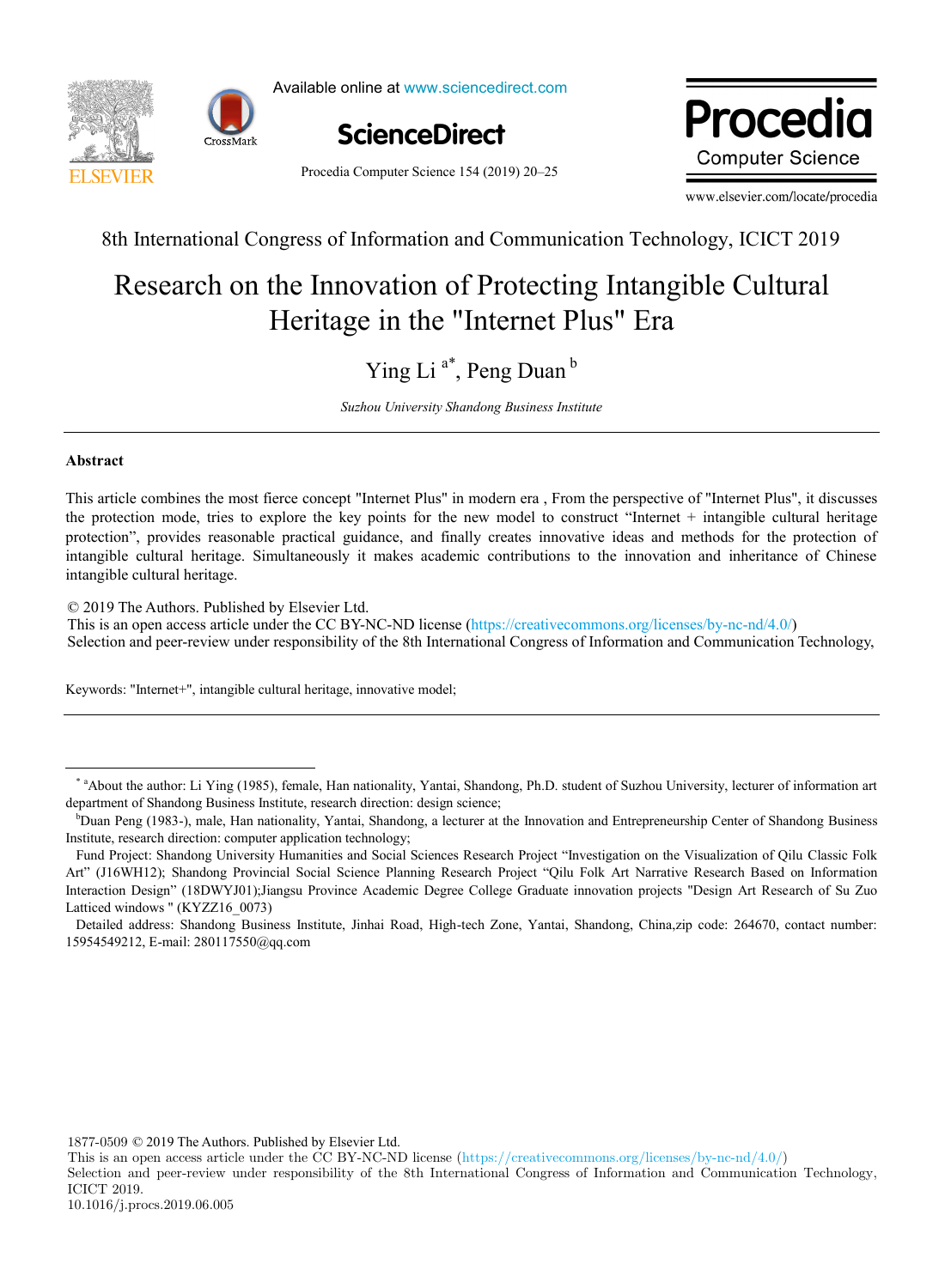# **1. Introduction**

#### *1.1 Current situation and trends of domestic "internet plus"*

## *1.1.1 Current situation of "internet plus"*

Since the date of submission, the "Internet Plus" concept has been leaded by policies and guided from the central government to local government. It has already been used in many industries including agriculture and service industries, and has promoted the overall transformation and upgraded of the industry. The relevant industries' innovative markets have effectively helped the country's economic development.

For example, in the industrial sector, the new model of "Internet + Industry" has greatly promoted the rapid development of domestic industries toward a more digital and more intelligent industrial 4.0 direction.

Manufacturing industry's higher efficiency, higher level, and more energy saving has thrift the company's original me and cost, and open up new areas. Leaders of Alibaba and other "Internet+" continue to show Chinese highest creation level to the world, and they have implemented the strategic goals of the new and old kinetic energy transformation proposed by the country.

In the field of agriculture, the new model of "Internet + Agriculture" has innovated traditional agricultural production and sales model, enriched the forms of agricultural development and improved the competitiveness of agricultural economy. The main manifestation is relying on big data analysis, which can provide planters and farmers with more scientific and comprehensive agricultural production programs, in the end achieves the purpose that the quality of agricultural products will be greatly increased and labors'high intensity will be greatly improved.

Meanwhile, with the advantages of the Internet, it effectively integrates the production and marketing channels ofagricultural products, which could make the production and sales more concise and efficient, so that both producersand consumers can win each other; In service industry, the new model of "Internet +service industry" effectively stimulates various innovative services, which can enrich consumer styles and experiences, and make services more user-friendly, efficient, and concise.

# *1.1.2 The trends of "internet plus " in the future*

Nowadays, "Internet Plus " continues to exert its advantages, and is deeply integrated with various industrial fields, enhance the innovation and vitality of Chinese economy comprehensively and effectively, the "Internet Plus"will also likely to be developed on platform and well refined. Till then, various platforms will come out involving many aspects such as supply chain, sales channels and resource sharing, which would attract more traditional industries to join in these platforms to accumulate resources, deepen cooperation, and relocate their industries,ultimately achieve scientific upgrading of traditional industries. In addition, there are already basic industries based on "Internet Plus", which will develop in a professional and in-depth manner, and it will be driven by innovation, integrate traditional enterprises through in-depth integration of resource discovery, program design, operation and training. With the advantages of the combination of conventional company of Internet companies, formulate a more rational implementation plan and ultimately achieve mutual win-win cooperation.

## **2. The Research on the Innovation Path for"Internet + Intangible Cultural Heritage Protection"**

In this section, the author will use the "Internet Plus" as an entry point to carry out the research on innovative protection of intangible cultural heritage.Prior to the study, we must make it clear that "Internet Plus" as an irresistible trend today has brought promising future for many industries, especially for traditional industries, it is a new approach to the integration of"Internet Plus" thought. However, in the view of "Internet Plus"combing nowadays, there are still certain drawbacks, please refer to the following figure.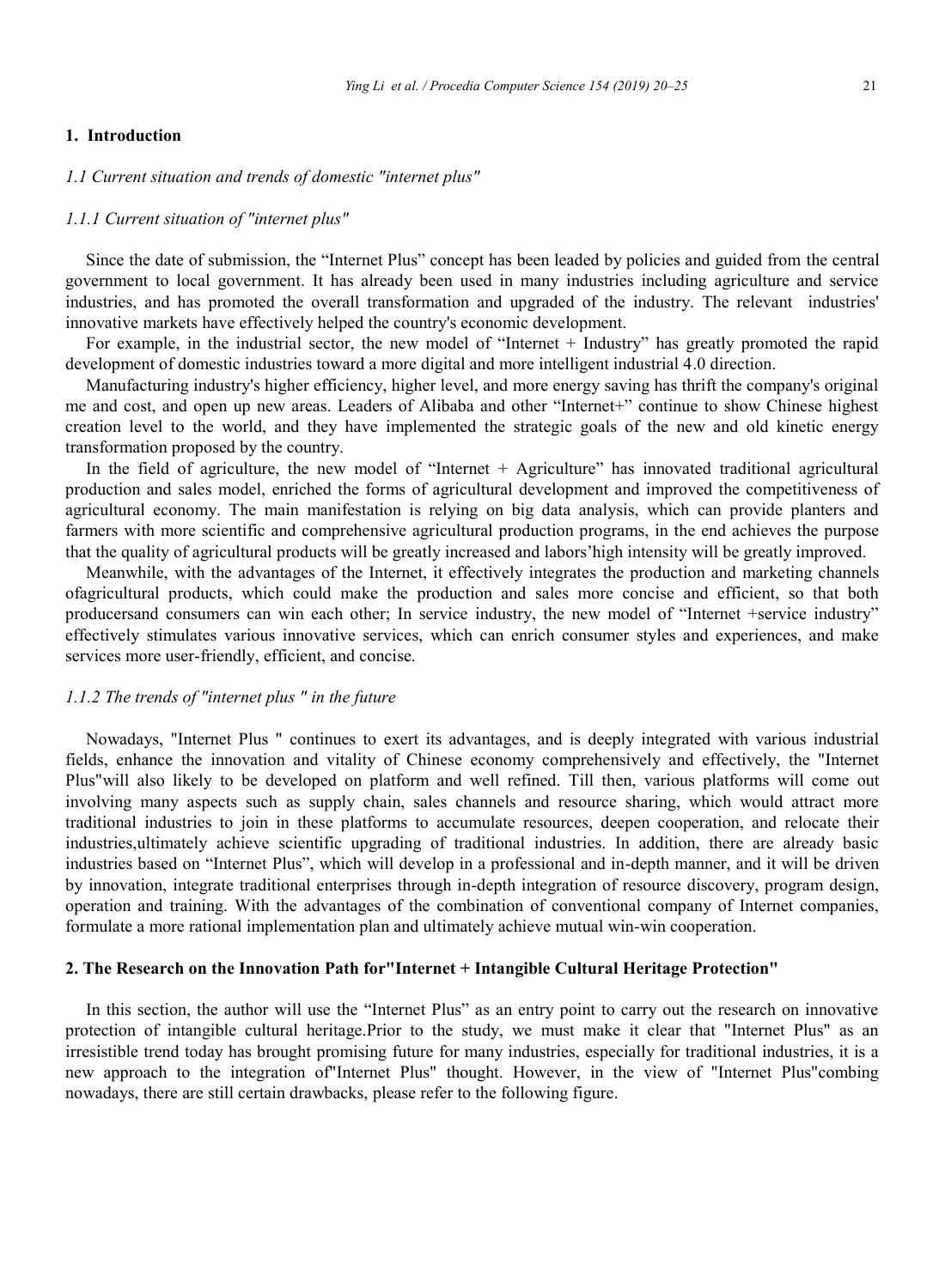

Figure 1 Common routes and drawbacks of using the "Internet+" to upgrade the traditional

Therefore, we need to use the practice to test and improve the new thought of the "Internet Plus" and continue to innovate and improve our work ideas.

## *2.1 From the government perspective*

From the perspective of the government, the first step is to actively change the working ideas, and the second step is to actively create conditions to fully support the "Internet+ intangible cultural heritage protection."One of the most prominent features of the "Internet Plus" era is innovative thinking. First of all, the government needs to solve the problem like what need or needn't to do, how to do? From the perspective of the traditional government thinking model, in order to promote the benign development of a certain work, the relevant departments should take advantage of their own resources to build a working platform to attract relevant investors in the society to participate. This traditional investment model is not suitable in the era of "Internet+", because the entire Internet is an open platform for entrepreneurship, any individual has his own business opportunity. In this market, there are many outstanding entrepreneurs who already have a lot of activities, if the government attracts these entrepreneurs according to the traditional investment model, it will have little effect. As companies engaged in Internet-related work, they have the most acute insights in the market, and they always pay close attention to the brilliant of entrepreneurship and creating value. They generally have a very mature business start up platform, and also support related completed financing systems. If the government also puts a lot of effort on a similar platform, it may not worth much. In general, if the government operates according to traditional thinking, it is likely that most of the efforts are thankless, then we should change our Ideas. The government will put itself in the perspective of an observer of the "Internet+intangible cultural heritage protection" entrepreneurship market. There is no need to deliberately formulate where intangible cultural heritage should be protected, instead, focus on the results and who will do it. Who can make innovations, and then buy it directly with capital, or use policies to support it, and extend the best model to other aspects of intangible cultural heritage protection. Therefore, in the "Internet Plus" era, the government's thought should change with times.

In addition, as the leader in the "Internet Plus" era, in the process of implementing the intangible cultural heritage protection, the government needs to focus on the following aspects. First of all, strengthen infrastructure of the "Internet + intangible cultural heritage protection". Besides conventional cloud computing, bandwidth, and entrepreneurial support policies, this kind of infrastructure construction also has an important aspect of big data use and integration capabilities. Governments at all levels should have the most up-to-date and authoritative data in their own hands, this requires the government to formulate relevant systems to improve the ability in handling the new data on the protection of intangible cultural heritage. At the same time, the collated data will be combined with the "Internet Plus" in an ingenious way to make data become a link for innovation and guide the protection work to a more healthy way. Secondly, the government should change the traditional management model and pay more attention to the endogenous governance of start-up companies and entrepreneurs. Because the "Internet Plus" era is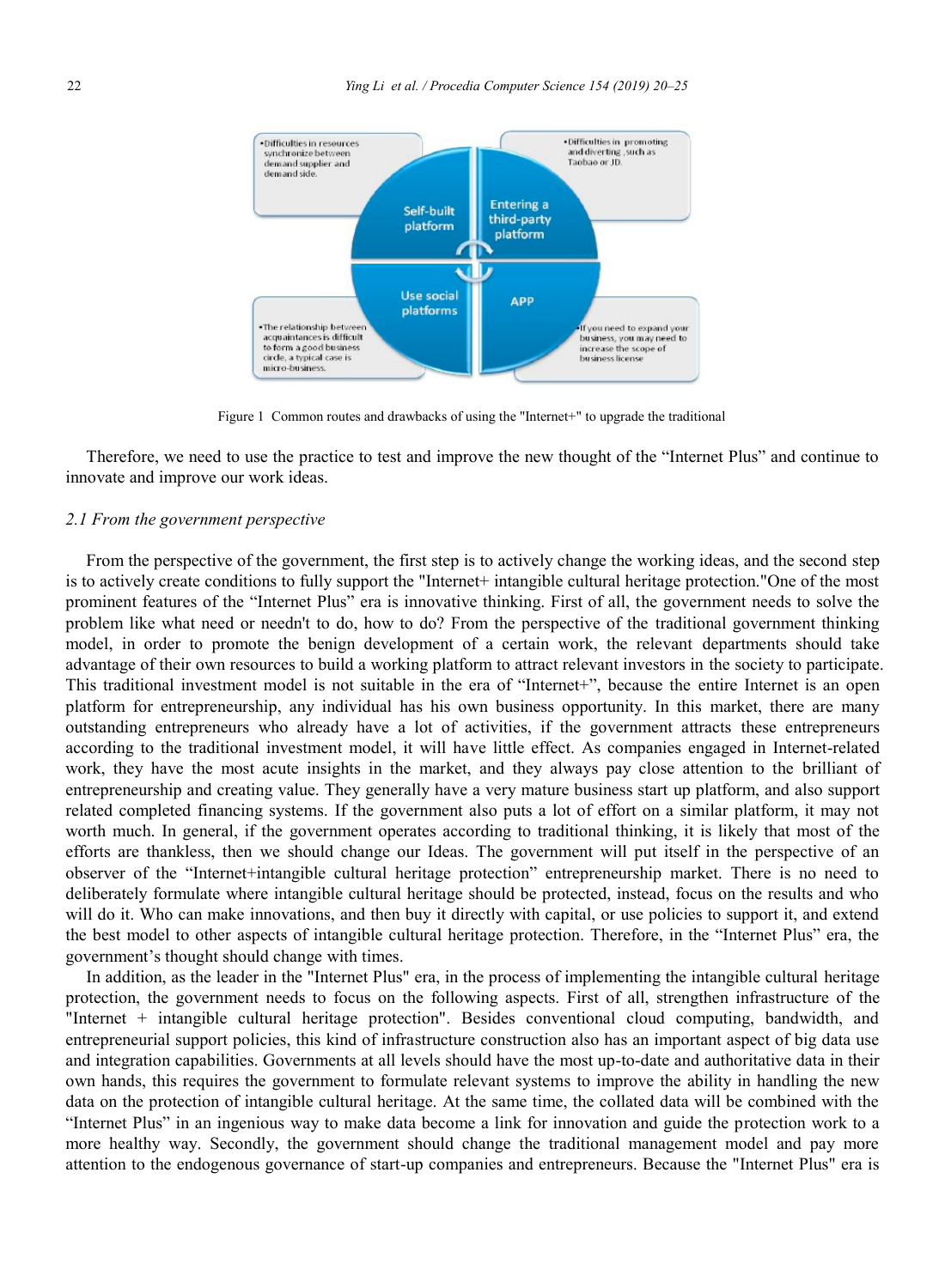doomed to be subversive, in addition to subverting the mode of thinking, there also will be a management model. Many things have come into being , whether it is a company or a government have no reference, everyone is groping and trying. For example, the appearance of network about car trips has raised a great deal of discussion about how to manage it. Judging from the government's past management model, Didi practitioners will inevitably wear "black cars" hats, even if the practitioners want to own the operating qualifications, they must go through many procedures in the government departments and may waste a lot of time. At another level, the emergence of Didi trips has also enriched governance model to the government. The endogenous management of Didi trips on charges, positioning, and evaluation about car driver has provided reference for the governance. Therefore, the government should actively explore integrating endogenous management into the new governance model of "Internet + intangible cultural heritage protection", and rationally transform the business model of the enterprise into the government management model. Finally, in implementing the "Internet+ intangible cultural heritage protection" process, the government should improve the legal support system. The intangible cultural heritage protection process is a kind of protection for culture, in the process it will certainly create benefits, but at the same time it would inevitably lead to intellectual property rights disputes. The government should improve relevant legal systems, on the one hand, it can make the "Internet + intangible cultural heritage protection" model develop healthy, on the other hand, it will further enhance the legal awareness of "Internet + intangible cultural heritage protection", practitioners could effectively promote intangible culture heritage protection.

# *2.2 From the internet enterprise level*

As a main force in the era of "Internet Plus", Internet companies should also have Internet thinking and innovate in all aspects of the old and new markets. In recent years, the traditional industry as the main battlefield of the "Internet Plus" reform is full of opportunities and challenges, for Internet companies, "+" means additional creativity and additional value. The protection of intangible cultural heritage is precisely a very worthwhile area of development. It is recommended that Internet companies participate in the protection work through the following aspects.

## *2.2.1 Re-Examining the intangible cultural heritage protection market*

When it comes to intangible cultural heritage, many people come up with words like old, traditional and so on, which are not related to fashion. The root lies in the fact that there are few channels for the public to have a deep understanding of intangible cultural heritage. With people's realistic demands for the construction of spiritual civilization, intangible cultural heritage as an important component of our culture, has gained a lot of interest from the general public. We found that the display platform of "Internet Plus" was faster and more convenient than offline disseminate. Internet companies can explore the intangible cultural heritage resources which is systematically listed, disseminate them to the public through various Internet platforms, and actively promote the protection of intangible cultural heritage.

## *2.2.2 Re-Examining innovations in the protection of intangible cultural heritage*

The traditional view that wines are not afraid of deep alley in the early years is obviously outdated in modern era. As an intangible cultural heritage practitioner, they all hope that the things inherited from ancestors can flourish but on the other hand, most of the practitioners do not have strong computer knowledge, which make them suffer from decoupling from the new technology. Furthermore, people who want to understand and even study the protection of intangible cultural heritage are lack the latest authoritative data to support their needs. At this time, the advantages of Internet companies will be highlighted, just like Ma Yun's Alibaba Group, building a third-party platform to solve the actual needs for buyers and sellers, Internet companies can fully protect their work according to the objective needs of both parties, use their own technology, strength and resources to solve this contradiction.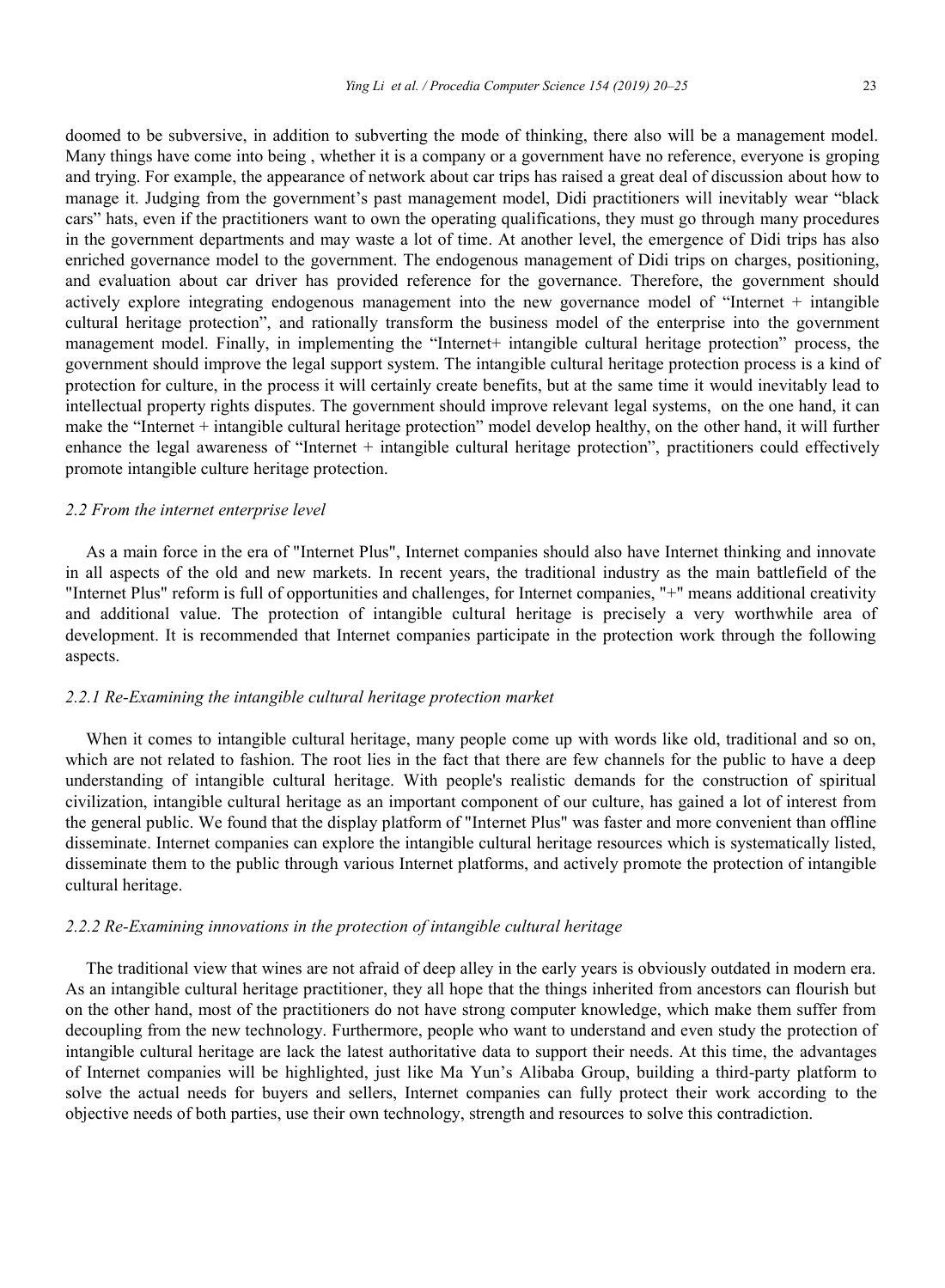# *2.3 From the level of inheritors of intangible cultural heritage*

Practitioners who related to Intangible cultural heritage are the vanguard of inheriting intangible cultural heritage. Confronted with the trend of "Internet+" era, they are eager to use this power to solve the heritage difficulties. So how should we use this force to achieve the purpose of protecting intangible cultural heritage?

# *2.3.1 Standing on the shoulders of giants*

The protection and inheritance of intangible cultural heritage requires the strong support from the government. In addition to the policies for protection, the most critical is technology. The weakness for the protection of intangible cultural heritage is poor dissemination, dissemination is the productivity, and the practitioners must actively spread, some important digital protection measures require the full support from the government. Recalling the existing forms and methods of digital protection in the nationwide, there are many protected forms, for example, digital museums, animation and related games, intangible cultural heritage databases and so on. Many techniques are used, such as VR and AR technologies, 3D technologies, digital imaging technologies, digital animation technologies, motion capture technologies, thematic map construction and other technologies. These forms and technologies cannot be managed by single practitioner, they should be led by the government, organized by relevant departments and operated by practitioners.

## *2.3.2 Ingeniously using new media to make "internet + intangible cultural heritage" glorious*

With the advent of the "Internet Plus" era, practitioners must work hard to integrate the intangible cultural heritage with the Internet. It is not difficult to see whether it is the comprehensive promotion of the Internet or Internet sales, the essence behind it is the output of cultural values of folk crafts. As has mentioned above, the personnel training model in the intangible cultural heritage protection is obsolete, practitioners cannot obtain more reasonable income from current working environment. In response to this problem, many practitioners are very confused, due to the lack of strong Internet technology, only rely on the government to use digital technology to protect. However, such projects generally have a long cycle and cannot achieve the desired results within a short period of time, can practitioners who are not familiar with Internet technology sit still? of course not. As the Internet technology continues to be mature, especially with the rapid development of new media technologies, even if you do not have excellent technology, you can still use your mobile phone to share the convenience of the Internet in a short period of time. Activists may wish to look for breakthroughs in the protection of intangible cultural heritage from new media platforms such as live broadcast platforms, WeChat, Weibo, and the community. The practitioners should be clearly aware that if the intangible cultural heritage-related products are sold in the market, in addition to the product itself needs innovated design, it also needs a suitable sales model. For a long time, practitioners lack market awareness, and the potential value of intangible cultural heritage has not been developed, the practice of changing this dilemma is to cooperate with Internet companies, to scale and commercialize the products which is related to intangible cultural heritage. In short, the arrival of the "Internet Plus" era has provided new thoughts and methods for the protection and inheritance of intangible cultural heritage. With the aid of the tide of the times, How to carry on the intangible cultural heritage protection scientifically and healthily? The whole society should participate in thinking.

# **References**

- 1.Feng Xiaobo. The "Two Legs" of Intangible Cultural Heritage Protection: Using the Media and Taking the Road of Industrialization [J]. Childhood (upper mid-range), 2015 (10)
- 2.Huang Xutao. Research on Government Responsibilities in the Protection of Intangible Cultural Heritage——Based on the Investigation of Yangliu Youth Painting Protection [J]. Theory and Modernization, 2014 (2)
- 3.Zhou Ya. Review of digitalization of intangible cultural heritage [J]. Library and Information Work, 2017, 61
- 4.Notice of the State Council on Issuing the Outline of Action for the Promotion of Big Data Development [EB/OL].

[2016-04-01].http://www.gov.cn/zhengce/content/2015-09/05/content\_10137.htm.

5.State Council's guidance on actively promoting